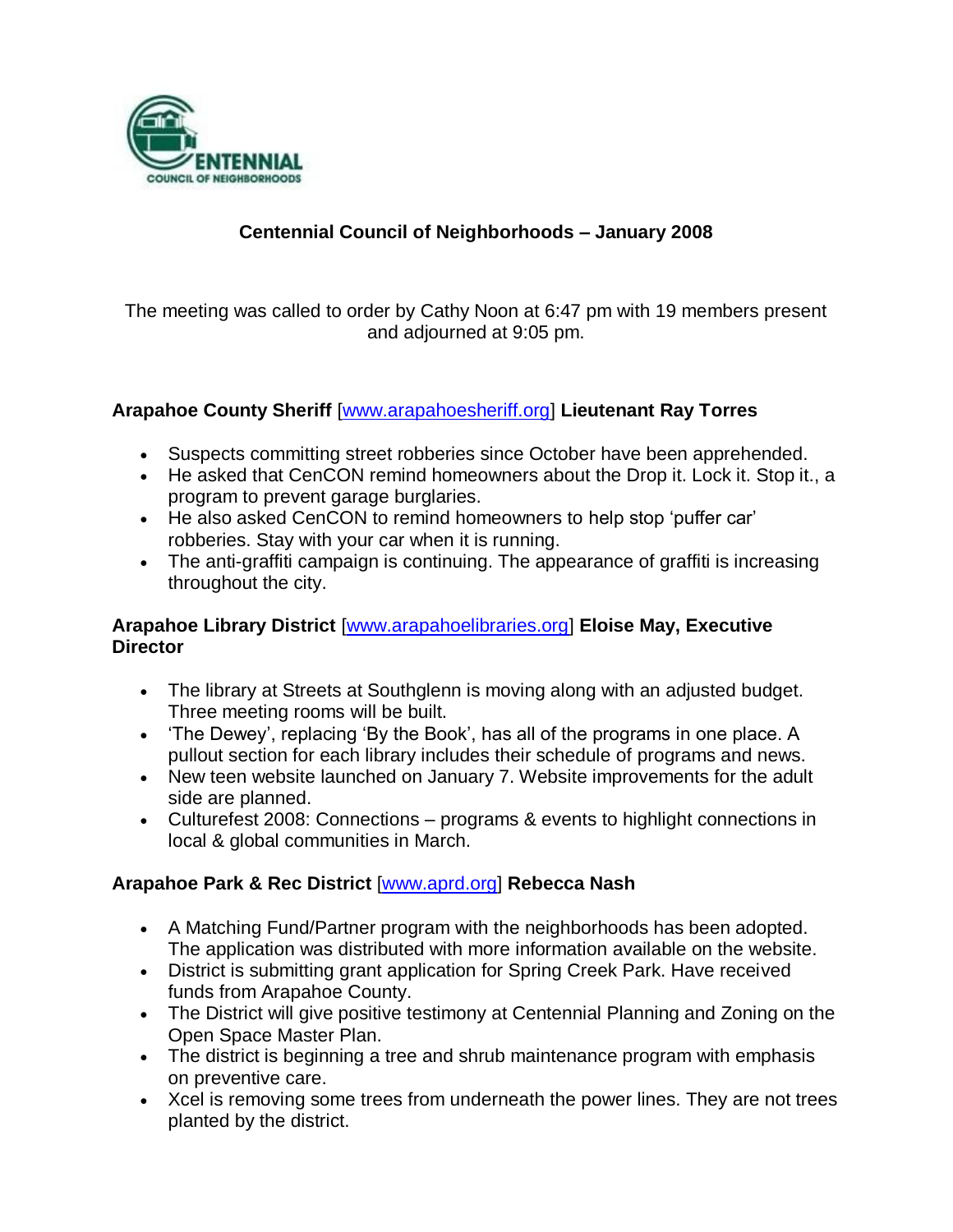# **Fire Districts Mike Dell'Orfano**

- Reported on the 3-alarm apartment fire at I-25 and Dry Creek that was under construction. Both Denver Water and Inverness Water opened more valves to meet the demand for more water. A heater was responsible for starting the fire resulting in about \$1 million in damage.
- Parker and South Metro are studying a merger between the two districts. Working with consultants to determine feasibility. First draft of the study available by mid-March. Citizen input will be solicited.
- Parker Fire District is doing a condemnation in the Estancia area for property to build a new fire station in that area.
- [www.cfpd.org](http://www.cfpd.org/) [www.littletongov.org](http://www.littletongov.org/) [www.parkerfire.org](http://www.parkerfire.org/)  [www.southmetro.org](http://www.southmetro.org/)

# **South Suburban Rec. District** [www.sspr.org] **Jean Flynn,**

- An election will be held in May for the board of directors as one person is term limited and are seeking candidates. Potential candidates contact: Nancy O'Connor at office and petition must be filed by February 29. Board meets the  $2^{nd}$ and  $4<sup>th</sup>$  week of the month and receives about \$1600/year. Mail-in ballot requests are on the website at [www.sprd.org.](http://www.sprd.org/)
- Forms for Matching Gifts program were distributed for any improvements to So. Suburban facilities in neighborhoods.
- Eggcellent celebrations: March 22 annual egg hunt at deKoevend Park at 9:30 am & Sheridan at 11:30. Easter brunch on March 23 from 10:00 – 2:00 at Lone Tree Golf Course.

## **City of Centennial** [www.centennialcolorado.com] **Gail Carissimi, Citizen Response Liaison**

- Open Space Advisory Board will schedule a bus tour in late Feb/March for Council Members to prioritize recommendations for parks, trails and open space in each Ward.
- Over the past weekend, Council and management staff worked on visioning goals and objectives with the 5 Star Institute.
- City expects to soon finalize a 10-year, \$19 million agreement with the Sheriff's Department for public safety & law enforcement.
- Centennial is working on a variety of special events for late Spring and early Summer. Two events highlight fun & fitness while two will center on movie and entertainment nights.
- Centennial Connection, the latest edition of the newsletter, has been mailed.

# **City of Centennial Planning Department Wayne Reed, Director of Planning**

 Wayne Reed introduced the staff and the topic. He noted that the Planning Department was a contract entity for a first 5 years of the City and by bringing it in house, the City is saving hundreds of thousands of dollars a year. It is a very lean staff and they are doing more in house. Projects for this year: re-write of Land Development Code with citizen input; Open House on February 29 to meet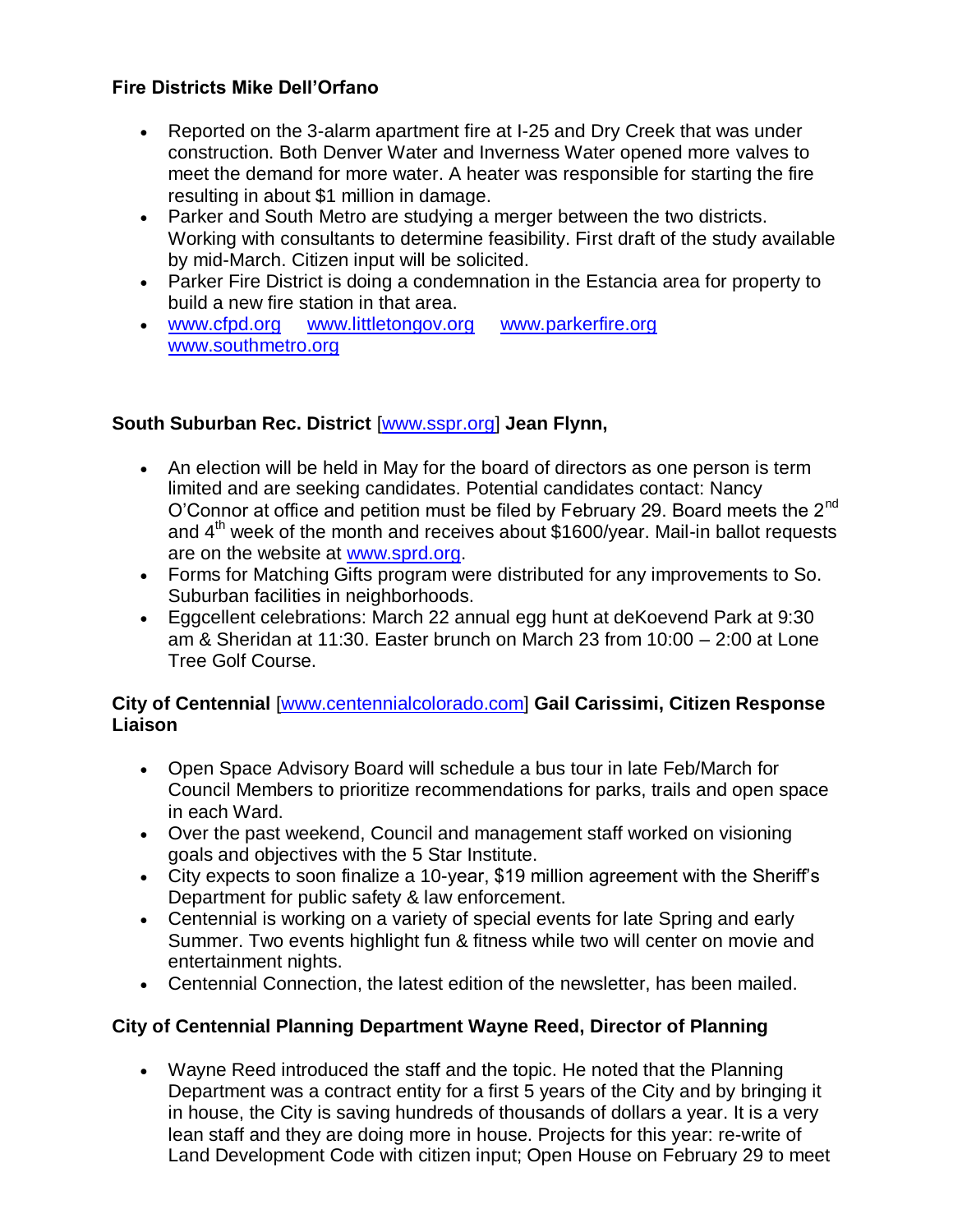the staff; & workshop #2 will be held. Staff will be efficient, effective innovative, accountable, and responsive.

# **Neighborhood Resource Guide Megan Connett, Administrative Assistant**

- Ms. Connett reviewed the draft of the first ever Neighborhood Resource Guide. It included: neighborhood organization, safety, building, zoning, code enforcement, neighborhood assistance, and city contacts. Input from numerous sources was utilized to help compile information.
- Next steps; incorporate suggestions, present to council, work with a designer to make it user friendly. These are consistent with Comprehensive Plan values. CenCON members gave numerous suggestions to include in the booklet.

#### **Proposed Sign Code Changes Corri Spiegel, Economic Development Manager & Jeff Brasel, Principal Planner**

The City is considering changes to regulations concerning off-premise signs, freeway oriented signs and other provisions.

Jeff Brasel presented the proposed sign code updates.

- Issues: appearance, lack of options, limited arterial frontage, competitive disadvantage, the Comprehensive Plan.
- Proposals: 1) height of free standing sign height to 10' for businesses per zoning; 2)off-premises signage – large format retailers (bus shelters, emergency services, services oriented towards travelers – proposal would allow large format retailers w/in 1/4 mile of an arterial the option of off-premise signage; 3) freeway oriented signage.
- This proposal will go to Planning and Zoning Commission on January 30.

## **JPA Sub-Area Plan** (re-initiating the planning process) **Gary Wilson, Long Range Planning Manager**

 The City is recommencing this project and reintroduced the plan to CenCON. Gary Wilson reviewed the JPA (Joint Planning Agreement) Study Area. It was put on hold in March '07. With no changes, the draft was circulated on Jan. 15. The plan is to be re-named as the County is no longer participating. The issue goes to Planning and Zoning and then to Council for approval.

## **Southglenn Sub-Area Plan Gary Wilson, Long Range Planning Manager**

- The City is preparing a scope and process for this important sub-area and will begin a planning process in the coming month.
- Southglenn Sub-Area Plan: Redevelopment of mall site and surrounding neighborhoods. A steering-Land Use Committee is needed as the plan is developed. The neighborhood surrounding this area will be included in a redevelopment plan. The Land Use Committee meets  $1<sup>st</sup>$  Tues of month at 6:00 pm. Ron Phelps, Southglenn HOA, agreed to serve on the committee. The staff is seeking CenCON's input at the meeting and will keep CenCON informed throughout the project.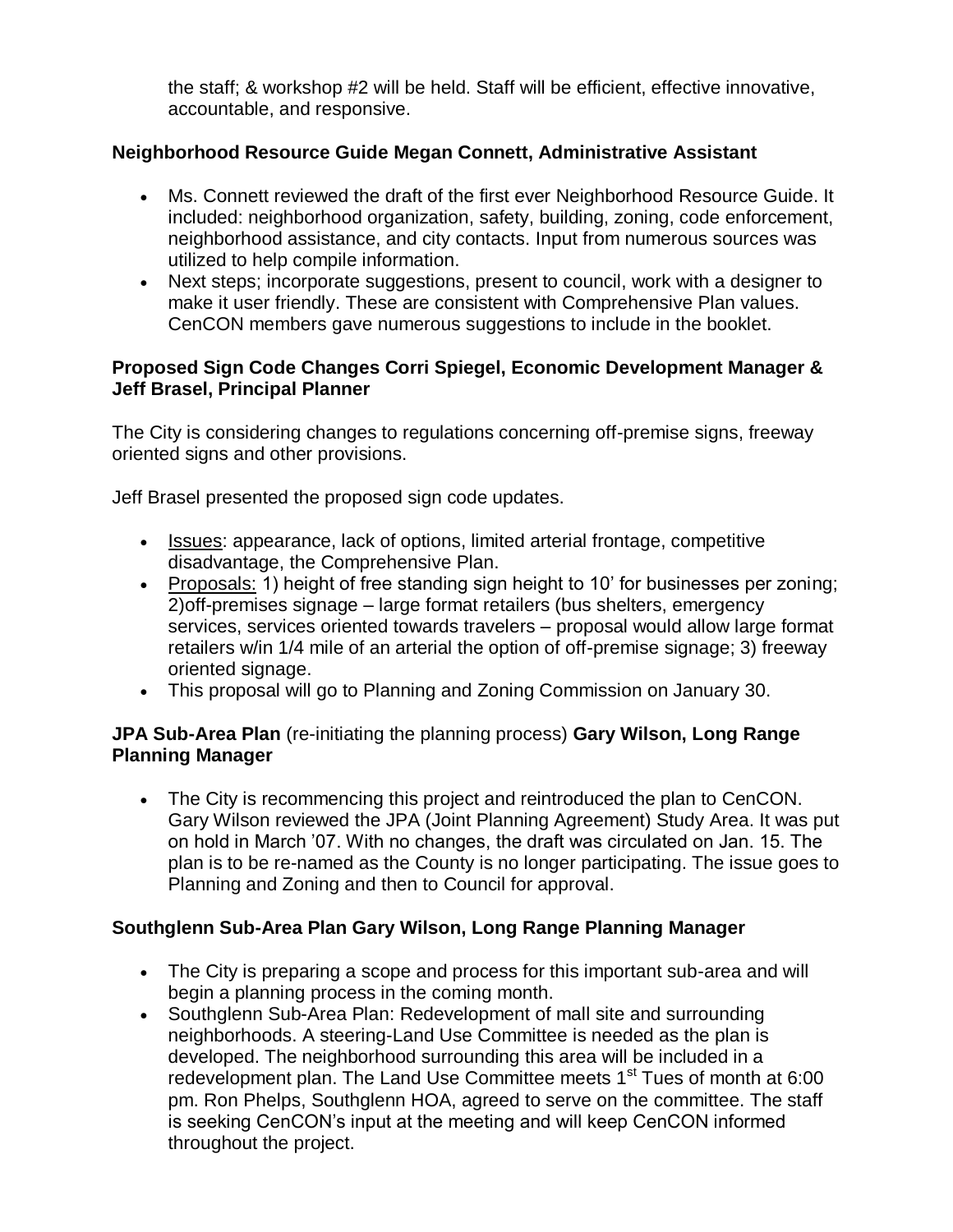**Traffic 101 Workshop –** possibly March 19 with the final date yet to be determined**.**

#### **CenCON Business**

#### **Cathy Noon, President**

- Parker Road Corridor Study [covers Hampden to E-470] [www.parkerroadcorridorstudy.com.](http://www.parkerroadcorridorstudy.com/) Some concern expressed about the plans for the Arapahoe Road –Parker Road intersection.
- Community Association Institute –membership renewal. Andrea moved to renew CenCON membership. Ron Podboy seconded. Motion carried.
- Arapahoe County is working on senior issues and will provide a presentation in March. Programs for Seniors-in-Need are available.
- A \$750 check was presented in gratitude to Eloise May of the Arapahoe Library District for allowing CenCON to meet in their facilities.

#### **Rhonda Livingston, President Pro Tem**

 Presented the draft brochure about CenCON - intended to market the organization. Estimates for printing are being sought. Jim Levy moved not to exceed \$200 to print 300 copies. Ron Podboy seconded the motion. Motion carried.

## **Ron PodBoy, 1st Vice President**

 Dues statements will go out in March. Member organizations are asked to update the leadership information for their HOA.

**Home Rule Charter Commission Update:** A public hearing was held on January 17 with a second one scheduled on February 12. The website, centennialcharter.com, contains all information, communications, and comment received from Centennial citizens. The Commission meets most Thursday nights at 6:15 pm in the Council Chambers. Overall, the charter reflects the status quo of the operations of the city. Some of the issues that have changed: identify Wards as Districts, the number of votes needed for emergency ordinances (3/4 of the council), a higher level of votes may be required for some items, and an appointed (hired) positions for clerk and treasurer. The February CenCON meeting will include a presentation about the Home Rule Charter.

#### **Minutes Gerry Cummins, Secretary**

It was moved by Don Doerr & seconded by Andrea Suhaka to approve the minutes of the November meeting. Motion carried.

#### **Treasurer's Report Don Strickland, Treasurer**

| <b>Checking</b><br><b>Previous Balance:</b> | \$1087.52 <b>Savings</b><br>Previous Balance: | \$2983.09 |
|---------------------------------------------|-----------------------------------------------|-----------|
| Income:                                     | 0.00 Income (Interest):                       | 1.12      |